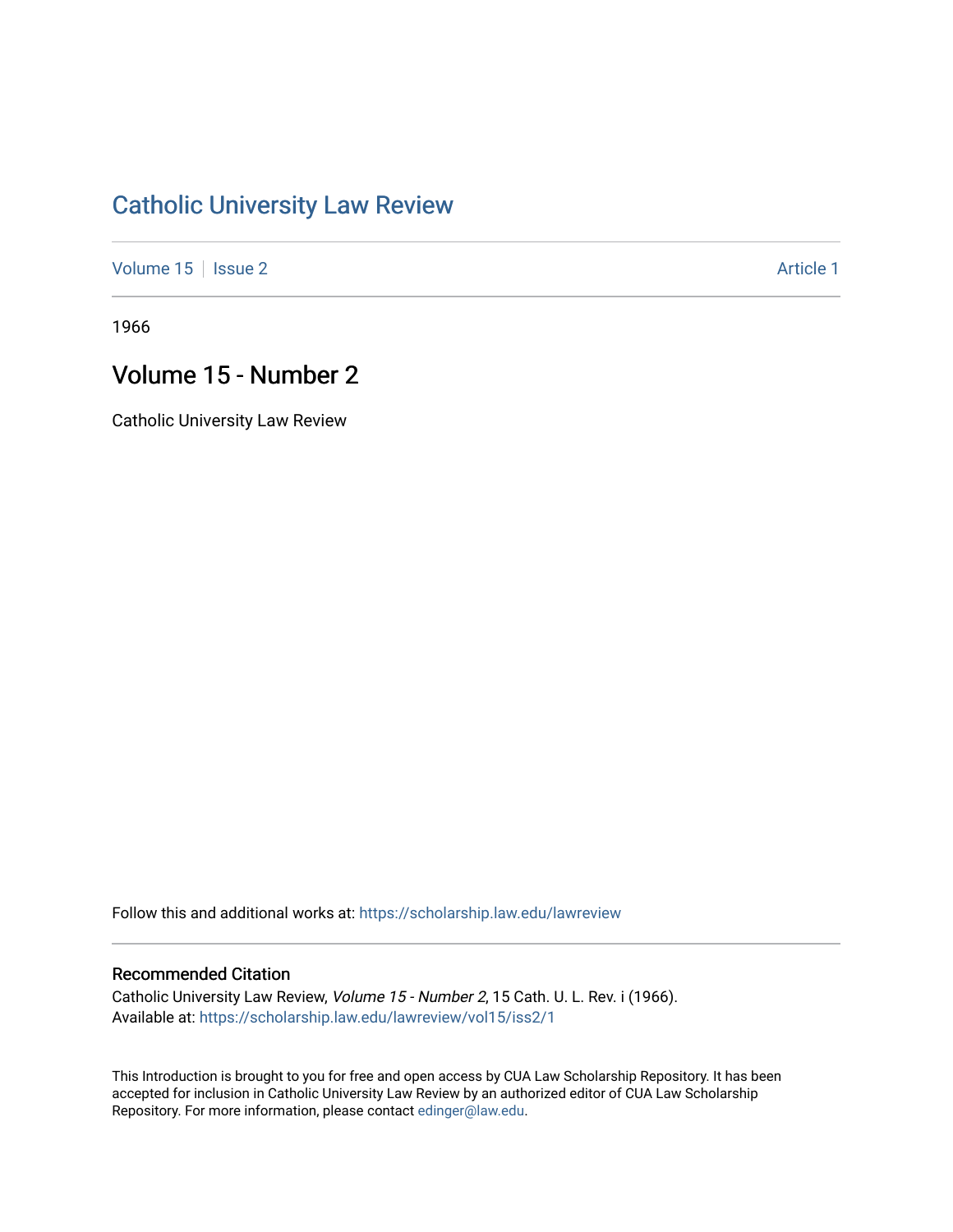**LAST** SPRING the Law School inaugurated the Pope John Lecture Series in an auspicious manner with the presentation by Elliott Cheatham of *The Supreme Court and the Profession of Law* (14 **CATH.** U. L. REV. 193). In March of this year Victor G. Rosenblum delivered the second lecture in this series, *Justiciability and Justice: Elements of Restraint and Indifference.* The lecture, printed herein, strikes us as particularly appropriate for this series. Pope John's PACEM IN TERRIS is replete with themes suggestive of the concept of justiciability: "When the relations of human society are expressed in terms of rights and duties, men become.., deeply aware that they belong to this world of values.... The human person is ... entitled to juridical protection of his rights, a protection that should be efficacious, impartial and inspired by the true norms of justice." Efficacy of remedy, Rosenblum cautions, must not be allowed to furnish a rationale for judicial "indifference," however. In the final analysis the remedy rests for its efficacy on the recognition of the just result by men of good will. Victor Rosenblum is a professor of law and political science at Northwestern University.

An article entitled *Reflections on the Right to Counsel,* appearing in the May, 1964, Catholic University Law Review, began with the questions "Can there be objective constitutional analysis? Or does broad constitutional choice, as in due process cases, inevitably rest upon the subjective values of each judge?" As David E. Seidelson illustrates in *Miscegenation Statutes and the Supreme Court: A Brief Prediction of What the Court Will Do and Why,* inquiries into delicate constitutional issues frequently bring a variety of judicial responses. As an example in point, Seidelson notes that the opinions in *Perez v. Lippold,* voiding California's miscegenation statute, rallied authority from the fifth amendment, Abraham Lincoln, and the Apostle Paul, to